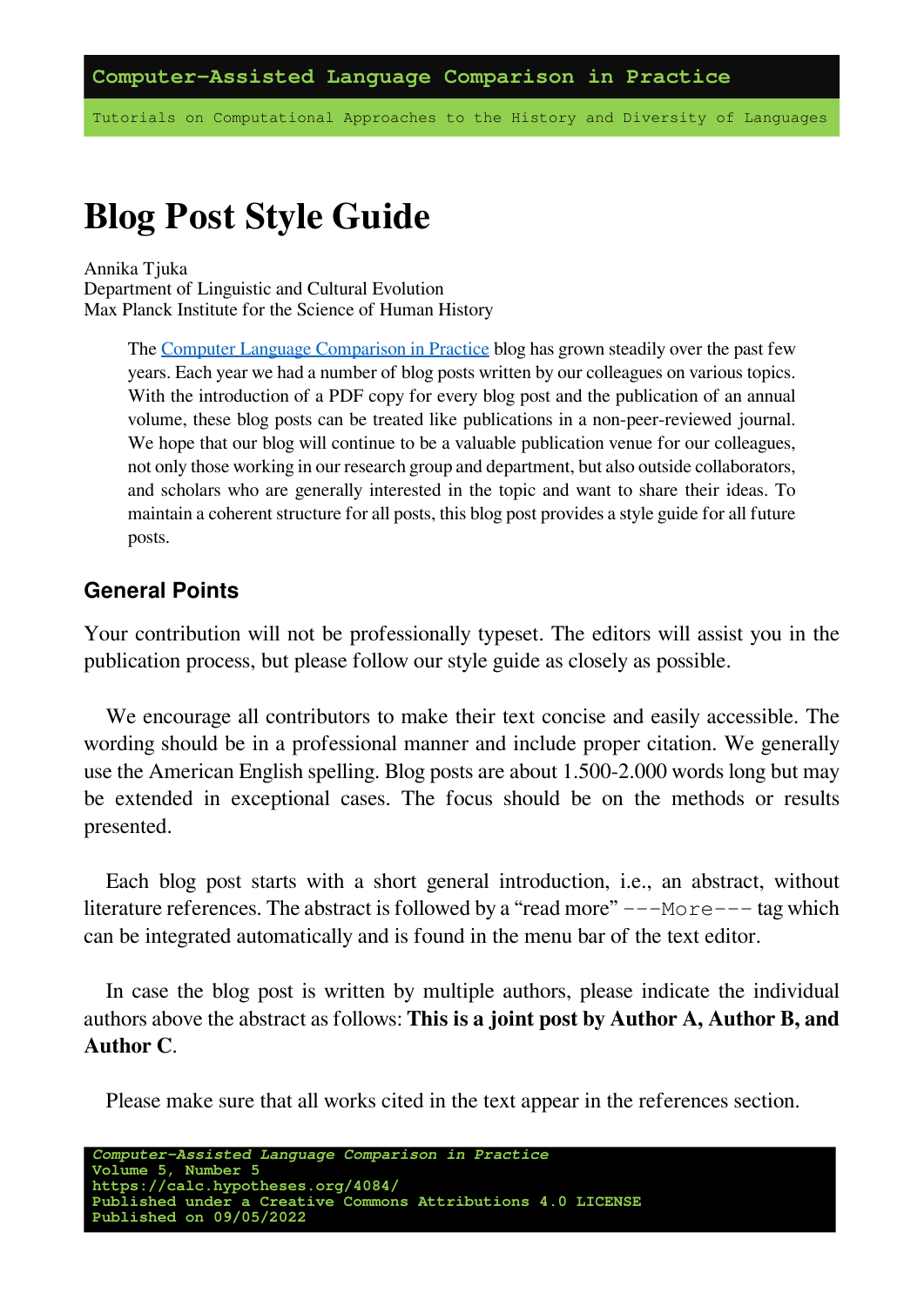At the end of the blog post include the expression "[cite]" to generate an automatic citation box for your post.

### **Headings**

We are not using any numbering for headings. Usually, all headings are in the predefined Heading 2 format. If you use subheadings, please apply the subsequent formatting to them.

Capitalize the first letter of the first word, proper nouns, and adjectives: for example, "The Capitalization of Great Titles".

# **Citations**

Citations within the text or after a quote should follow the following style:

- One author: (Gaby  $2006$ )
- Two authors: (Gentner and Boroditsky [2001\)](http://doi.org/10.1017/CBO9780511620669.010)
- Three or more authors: (Majid et al.  $\frac{2018}{10}$ ), all authors need to be listed in the reference section
- Several works by the same author: (Mohammad [2018a](https://aclanthology.org/P18-1017), [2018b](https://www.aclweb.org/anthology/L18-1027), and [2012\)](https://aclanthology.org/S12-1033.pdf)
- Works by different authors: (Gaby [2006](https://doi.org/10.1016/j.langsci.2005.11.006); Mohammad [2018a\)](https://aclanthology.org/P18-1017) in alphabetical order

We encourage colleagues to add a hyperlink to the online version of the publication, if you can find it, or to a bibliographic database which provides additional information.

# **Online Resources and Supplementary Material**

If you are referring to online resources, databases, or similar, you can link the name to the website by adding a hyperlink, but you should also add the URL and a reference in brackets, for example, [Conception](https://github.com/concepticon/concepticon-data) (List et al. [2016,](https://aclanthology.org/L16-1379/) [2021](https://doi.org/10.5281/zenodo.596412), [https://concepticon.clld.org\)](https://concepticon.clld.org). Since hyperlinks are usually ignored when converting your contribution to PDF, it is important to spell out links, even if you have added a hyperlink to the resource.

When presenting additional material, such as a dataset published on Zenodo, we recommend displaying the full link and adding a "Supplementary Material" section at the end of the blog post:

The list was published on Zenodo and is available here: <https://doi.org/10.5281/zenodo.6365495> (see also Supplementary Material).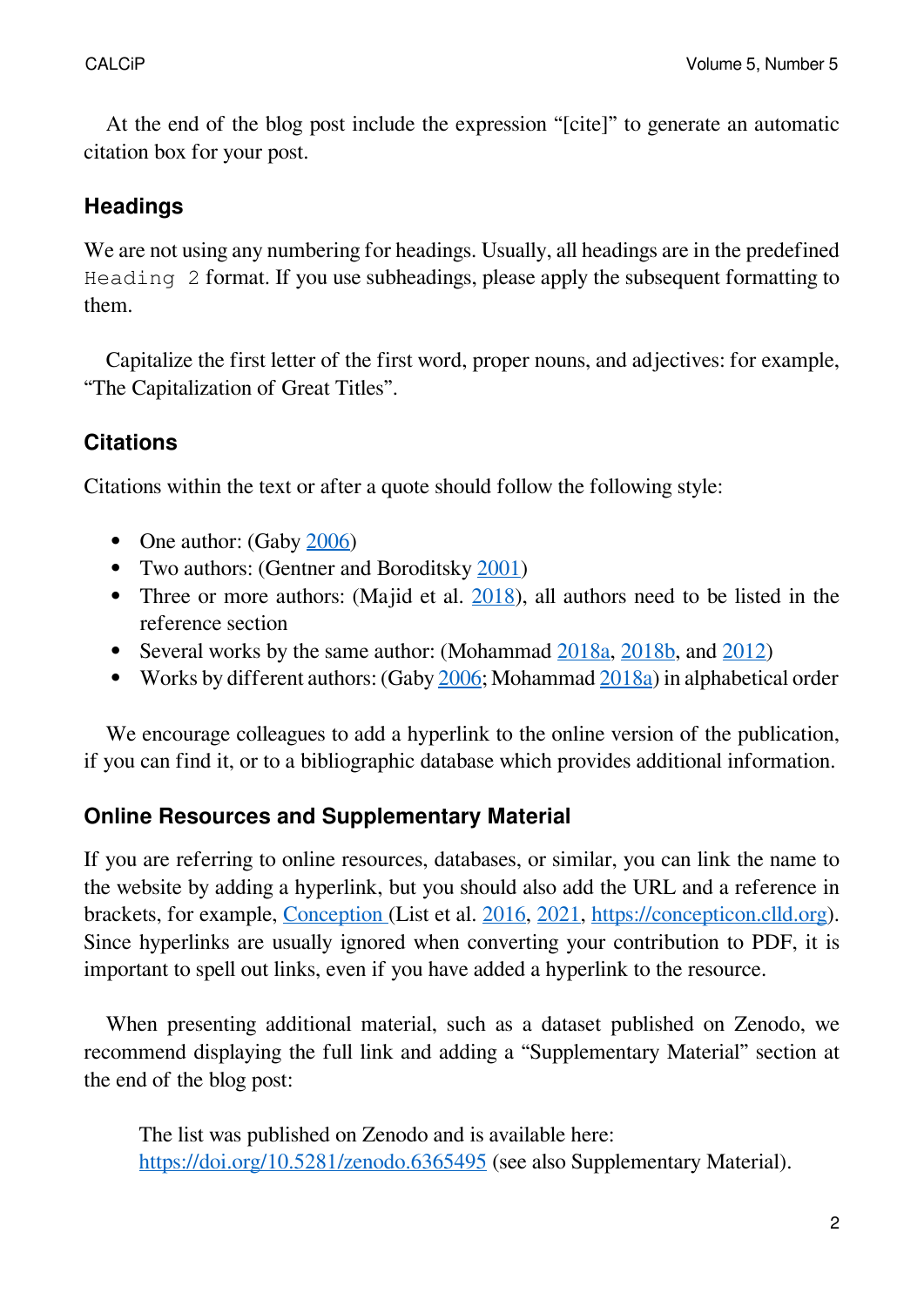The Supplementary Material consists of the section heading and a reference, for example:

Tjuka, Annika. 2022. A list of body and object concepts. Zenodo: [https://doi.org/10.5281/zenodo.6365495.](https://doi.org/10.5281/zenodo.6365495)

#### **Cross-references**

Please make sure to number tables or figures consecutively. For references to tables or figures within the blog post, the capitalized word "Table" or "Figure" should be followed by the relevant number, for example, "Table 3". References to sections should be made by using the capitalized word "Section" followed by "on" and the title of the section, as in "Section on Grammaticalization Principles".

# **Typeface, Emphasis, and Code**

Italics and boldface type should be used only in rare instances to highlight a particular word or phrase. Please use italics when referring to words, for example:

The Vietnamese term *xanh* is a color word with the meaning 'blue and green'.

Code blocks within the text should be formatted as follows: this is code. When a larger chunk of code is presented it is preformatted in a block:

\$ this is a large chunk of code

Please also add a  $\varsigma$  mark in front to illustrate that you are working in a command-line environment.

# **Tables and Figures**

Tables or figures should be numbered consecutively and are preceded by a caption summarizing the content of the table/figure in 1-2 sentences in font size 10pt. Please capitalize the column heads in a table and write them in boldface. If you are inserting a table/figure please mention them at least once in the text above. For example:

Table 1. This is a table with two heads.

| <b>Head A</b> | <b>Head B</b> |
|---------------|---------------|
| Text          | Text          |